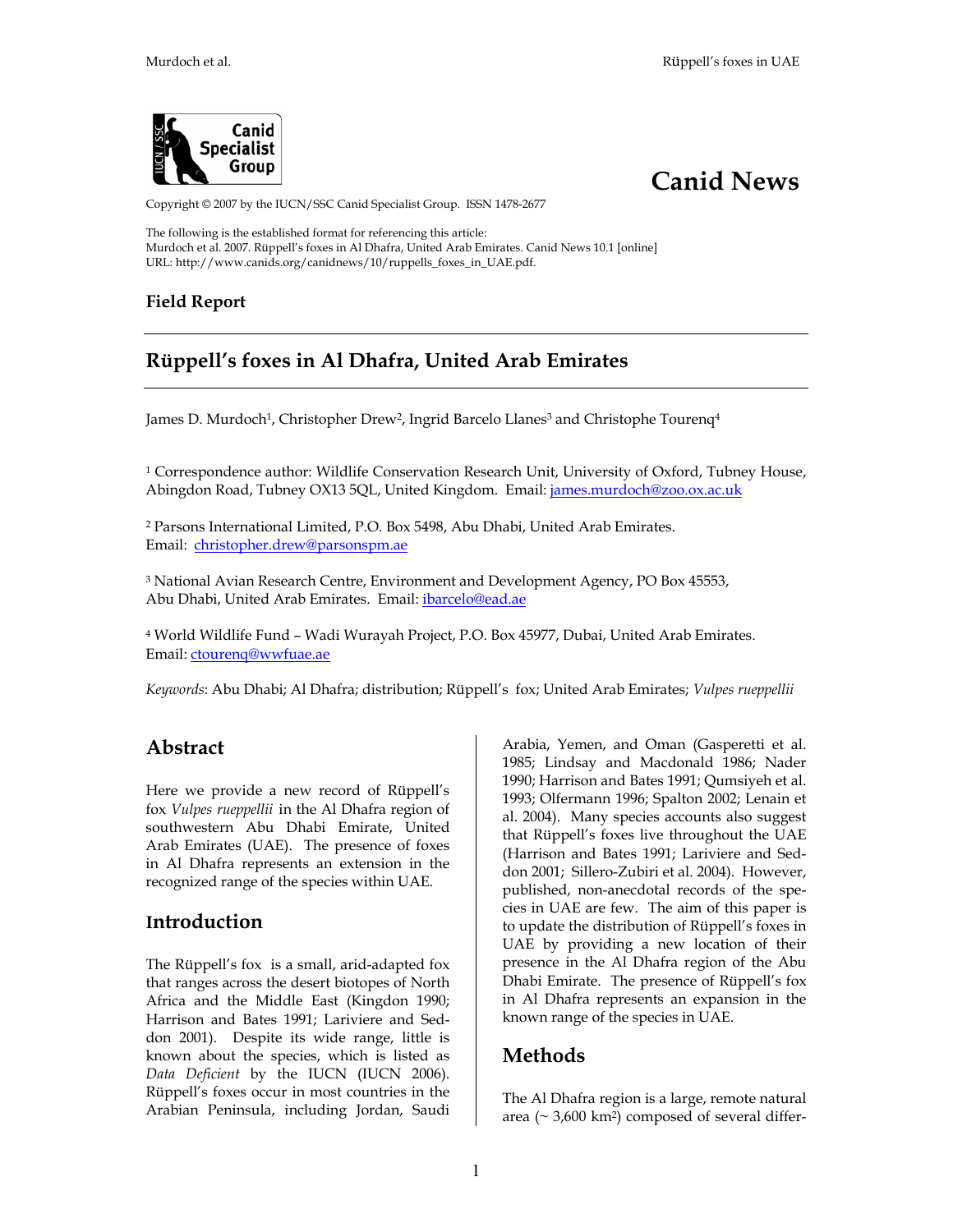ent desert habitats, including undulating sand sheet, sand dunes, gravel plains, and interdune sabkhas. The area lies in the southwestern corner of the Abu Dhabi Emirate and is defined by the 23º32' line of latitude in the north, the UAE-Saudi Arabia border in the west and the south, and the 52º52' line of longitude in the east (Figure 1; Drew et al. 2005). Al Dhafra harbours a diverse assemblage of wildlife, including spiny-tailed lizards *Uromastyx aegyptia microlepis*, houbara bustards *Chlamydotis macqueeni* and desert hares *Lepus capensis*. In 2004, the UAE Environmental Research and Wildlife Development Agency (ERWDA) conducted an extensive survey of the flora and fauna of the region and identified fox dens (either Rüppell's fox or red fox *V. vulpes arabica*) at 5 of 127 point locations throughout the area (Drew et al. 2005).



Figure 1. Published records (grey circles) of Rüppell's foxes in UAE (1 = Abu Dhabi Emirate, 2 = Dubai Emirate, 3 = Sharjah, Ajman, Umm Al Quwain, Ras Al Khaimah, and Fujairah Emirates) and the location of individuals (black triangle) captured in the Al Dhafra region (dashed line) between February and April 2005. Records from Gasperetti et al. 1985; Gross 1987; Kingdon 1990; Harrison and Bates 1991; Osborne 1996, 1992a, 1992b.

As a follow-up to the survey, we returned to a den location to confirm the presence of the species. We set 13 wire-mesh box traps (38x38x107cm double-door traps, Tomahawk Equipment Company, Tomahawk, Wisconsin, USA), each spaced 1km along a line transect beginning at N 23.04235˚, E 52.63398˚ and continuing west. The transect crossed rolling sand dune habitat with interspersed outcrops of aeolianite stratum and gravel plains. Traps were baited with commercial cat food and set for one night in February, three nights in March, and one night in April 2005. We sexed, weighed, and measured all captured foxes. We also collected scats deposited in traps and near dens to gain some understanding of fox diet in the region. Trapping and handling procedures followed those used for endangered San Joaquin kit foxes *V. macrotis mutica* (Cypher et al. 2000).

#### **Results**

In February, we captured and marked four adult (>1 year old) male Rüppell's foxes (Figure 2). In March, we captured five adult foxes, including three males and two females. We re-captured one of the males previously caught in February. In April, we re-captured one adult male that had been trapped in February. Body weights of foxes varied from 1,070g to 1,630 g (Table 1). Morphological measurements were similar to those reported from Mahazat as-Sayd Protected Area in Saudi Arabia (Table 1; Lenain 2000). Some of the foxes  $(n = 4)$  retreated to dens following release. All of the dens were located in aeolianite deposits in gravel plains or between sand dunes (Figure 3).



Figure 2. Rüppell's fox captured in February 2005 in the Al Dhafra region, Abu Dhabi, UAE. Photo: © Christopher Drew.

Scats collected from traps and nearby den sites  $(n = 30)$  included mostly invertebrates such as darkling beetles Tenebrionidae: *Mesostena puncticollis*, *Erodius octocostatus*, and *E. reichei* and scarab beetles Scarabaeidae: *Scarabaeus cristatus*. We also identified reptile remains in some scats, including white spotted lizard *Acanthodactylys schmidtii* and sand skink *Scincus mitranus*.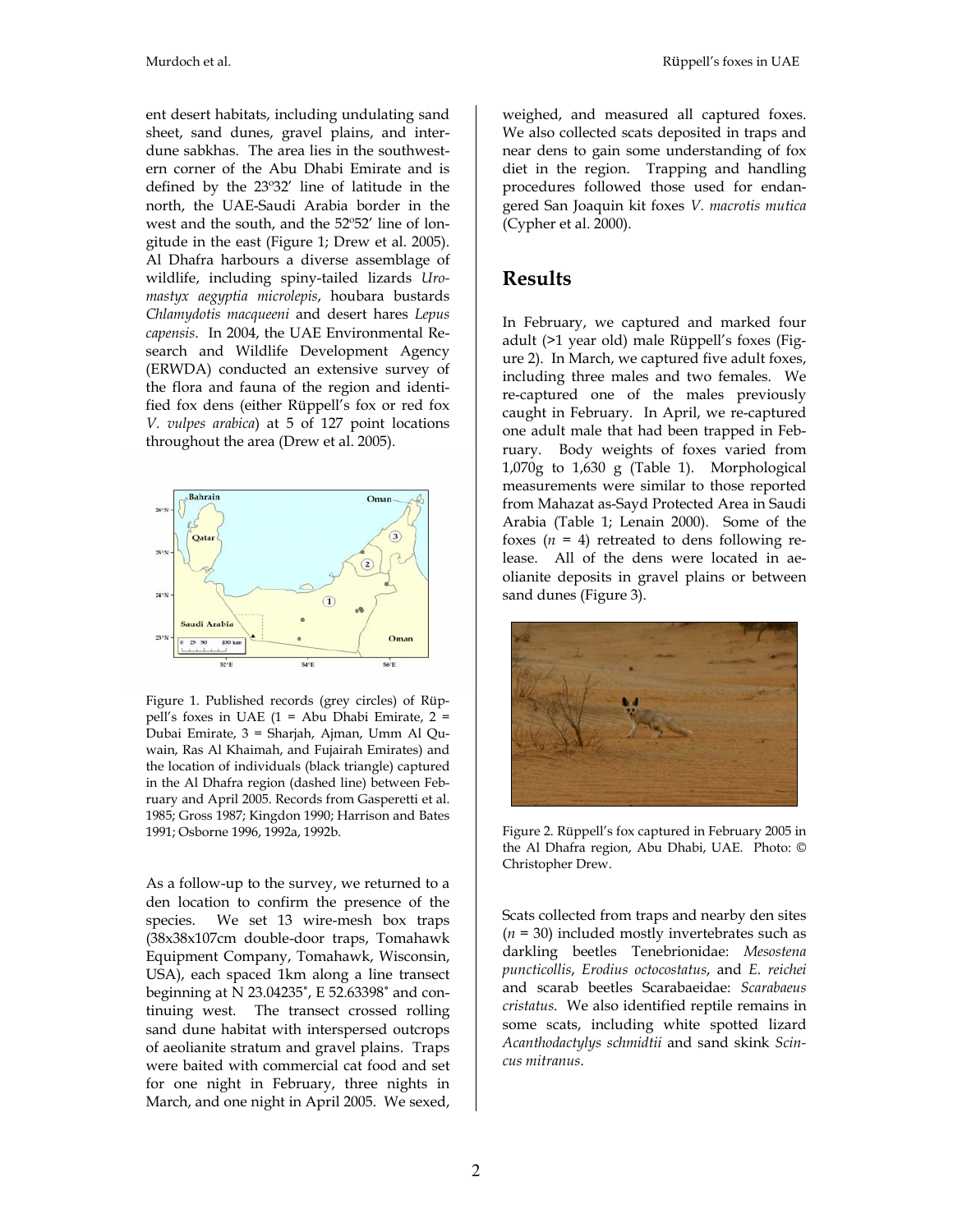| For #         | Weight (g)    | Body (mm)    | Tail (mm)   | Hind foot (mm) | Ear (mm)   |
|---------------|---------------|--------------|-------------|----------------|------------|
| $\sqrt{2}$ 1  | 1070          | 438          | 265         | 100            | 85         |
| $\sqrt{2}$    | 1110          | 400          | 261         | 99             | 84         |
| $\delta$ 1    | 1125          | 400          | 232         | 85             | 84         |
| $\delta$ 2    | 1300          | 390          | 278         | 95             | 90         |
| 33            | 1275          | 441          | 279         | 96             | 90         |
| 34            | 1300          | 361          | 278         | 105            | 95         |
| 35            | 1630          | 451          | 320         | 109            | 99         |
| 36            | 1260          | 445          | 250         | 99             | 91         |
| $Mean \pm SE$ | $1259 \pm 62$ | $416 \pm 11$ | $270 \pm 9$ | $99 \pm 3$     | $90 \pm 2$ |

Table 1. Morphological measurements of Rüppell's foxes captured between February and April 2005 in the Al Dhafra region, Abu Dhabi Emirate, UAE. Body length measured from tip of nose to base of tail; tail length measured from base of tail to distal end of tail vertebrae; hind foot measured from end of longest toe to elbow; and ear measured from base of inside ear notch to ear tip.



Figure 3. Rüppell's fox den in aeolianite stratum in the Al Dhafra region, Abu Dhabi, UAE. The den entrance measured approximately 25 cm in width. Photo: © Christopher Drew.

### **Discussion**

Rüppell's foxes captured in Al Dhafra represent the first confirmed records of the species in the region. The captures also represent an extension of the recognized range of Rüppell's foxes in the UAE. Despite the fact that many species accounts include the entire UAE in maps of the distribution of the species (Kingdon 1990; Lariviere and Seddon 2001; Sillero-Zubiri et al. 2004), few records exist for Rüppell's foxes in UAE and we are unaware of

any published sightings in western Abu Dhabi Emirate or adjacent lands in Saudi Arabia.

The few published records of Rüppell's foxes in Abu Dhabi Emirate include areas in central and eastern parts of the Emirate (Figure 1). Most of these records represent sightings by researchers of the UAE National Avian Research Centre during surveys for houbara bustard in 1991/1992 (Osborne 1996; 1992a; 1992b). The surveys also identified 'probable tracks' in some regions, including an area between Al Dhafra and Liwa in southern Abu Dhabi Emirate (Osborne 1996).

In other areas of UAE, few published records exist for the species. Harrison (1977) recorded the presence of Rüppell's fox in Jebel Ali in the Dubai Emirate and a skull was also reportedly found in the same region in 1973 (Gross 1987). In recent years, however, Jebel Ali has experienced rapid development with the expansion of the city of Dubai and no new records have been reported from the area (Gross 1987). In other parts of the Dubai Emirate, Rüppell's fox records are few with the exception of recent sightings near the Al Maha Desert Resort (Jongbloed et al. 2001).

Gasperetti (1985) reported the presence of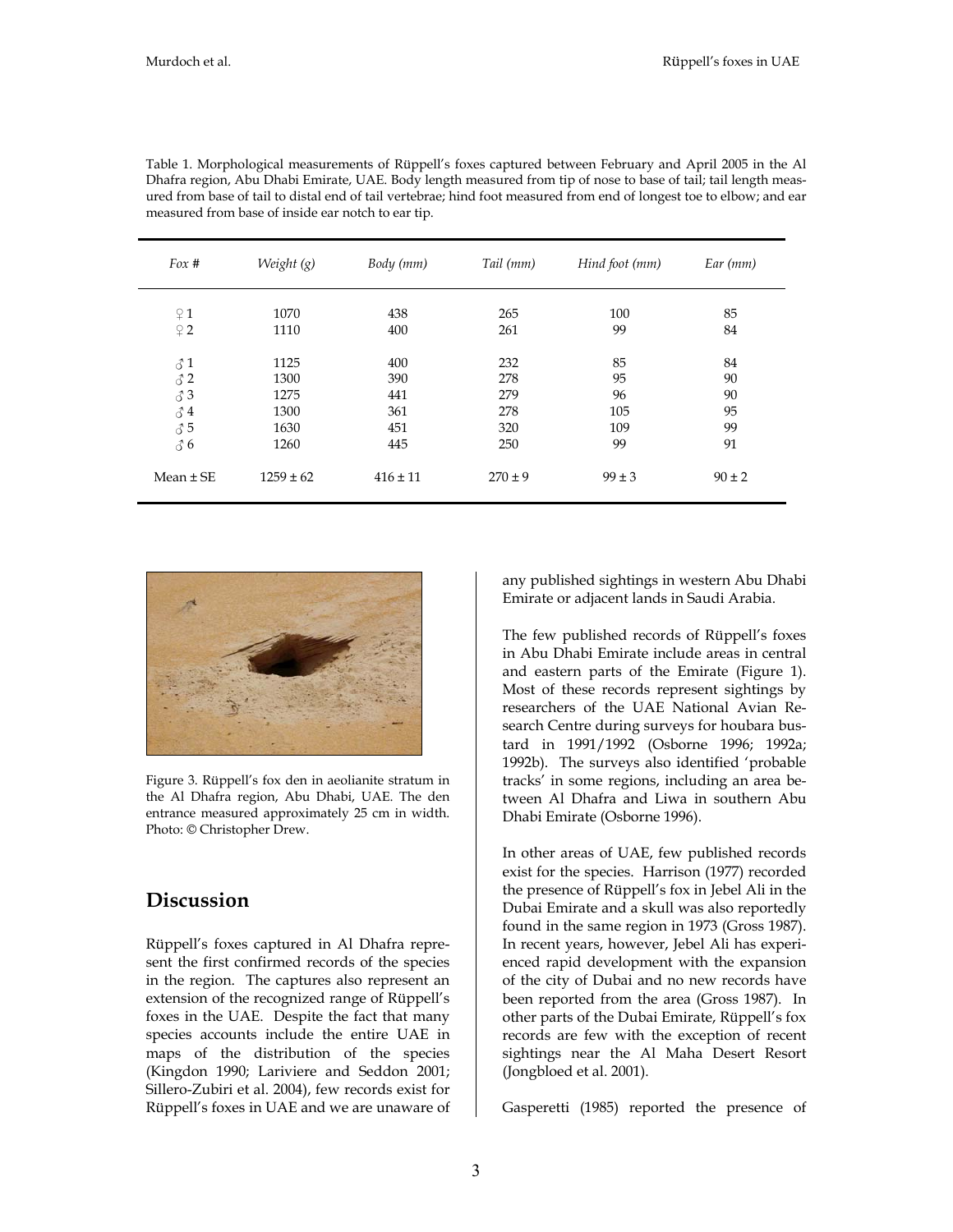Rüppell's foxes in eastern UAE along the Abu Dhabi-Oman border (24º20'N 55º45'E). The Al Ain Zoo in Abu Dhabi Emirate also received a specimen from the same border in the 1970s and another from Liwa in south-central Abu Dhabi (Gross 1987). In the 1980s, hunters brought some specimens collected from the Empty Quarter of the Abu Dhabi-Saudi Arabia border to Dubai (Gross 1987). Records from the Abu Dhabi-Oman border, Liwa, and Empty Quarter remain largely unconfirmed and we are unaware of recent sightings from these areas.

The presence of Rüppell's foxes in Al Dhafra provides information that will allow wildlife managers to better understand and evaluate the species' status in UAE. This is particularly important as the species is thought to be declining in some areas. In 1996, the species was listed as IUCN *Vulnerable* in the UAE (Hornby 1996). The listing, however, was based largely on unpublished data and recent development in the country has brought new threats to the species (Tourenq and Drew 2005). In 2005, participants at the CAMP conservation workshop held at the Breeding Centre for Endangered Arabian Wildlife (Sharjah, UAE) assigned the species to IUCN *Endangered* in Arabia due to perceived declines. ERWDA also upgraded its status to IUCN *Endangered* in Abu Dhabi Emirate on the basis of declines in recent years (Tourenq and Drew 2005).

The causes of decline remain unclear. Urban development and expansion into desert environments are probably reducing available habitat to Rüppell's foxes, especially in the vicinity of the city of Dubai (Hellyer and Aspinall 2005). The effects of development and the population status of the species near urban areas, however, are unknown. In recent years, red foxes also expanded into more rural areas with the spread of cities and towns and are thought to have displaced Rüppell's foxes in several areas across their range (Ilani 1988; Kingdon 1990; Harrison and Bates 1991; Spalton 2002). Red foxes occur in Al Dhafra, especially around water sources and Bedouin camps (Drew et al. 2005; Drew and Loughland, unpublished data), but their impacts on Rüppell's foxes remain unknown.

In rural areas of Abu Dhabi, Rüppell's fox also face persecution by farmers, livestock herders, and desert rangers because of their perceived

impact on game species (e.g. houbara bustard) and livestock. Until recently, rewards were even offered for anyone who brought a fox tail to municipality offices. Poisoning campaigns that target feral cats and red foxes also inadvertently kill Rüppell's foxes in some areas. The impacts of persecution and poisoning on fox populations are unknown.

The Al Dhafra region is a 'proposed protected area' and represents one of the last remaining strongholds in UAE where Rüppell's foxes can live relatively free from human disturbance (Drew et al. 2005). The region also contains extensive distributions of aeolianite stratum that Rüppell's foxes and their prey depend on for dens and burrows (Drew et al. 2005). Protecting these habitats and the desert landscapes of Al Dhafra should be a priority conservation action for the species in UAE.

More information on Rüppell's fox distribution, especially in UAE, is urgently needed to allow a thorough evaluation of the conservation status of the species. Information on distribution will also allow researchers to monitor population trends, assess the impacts of threats such as urban development and red fox competition, and possibly mitigate declines. Standardized and repeated surveys of the abundance of the species, not only in Al Dhafra, but across the Abu Dhabi Emirate and UAE, are recommended.

# **Acknowledgements**

We thank the Environment Agency of Abu Dhabi (formerly the Environmental Research and Wildlife Development Agency), UAE for sponsoring the trapping and initial survey in Al Dhafra. We also thank Peter Phelan of the Breeding Centre for Endangered Arabian Wildlife (Sharjah, UAE) for assistance with trapping and Jan Kamler for his helpful comments on this article.

# **References**

Cypher, B.L., Warrick, G.D., Otten, M.R.M., O'Farrell, T.P., Berry, W.H., Harris, C.E., Kato, T.T., McCue, P.M., Scrivner, J.H. and Zoellick, B.W. 2000. Population dynamics of San Joaquin kit foxes at the Naval Petroleum Reserves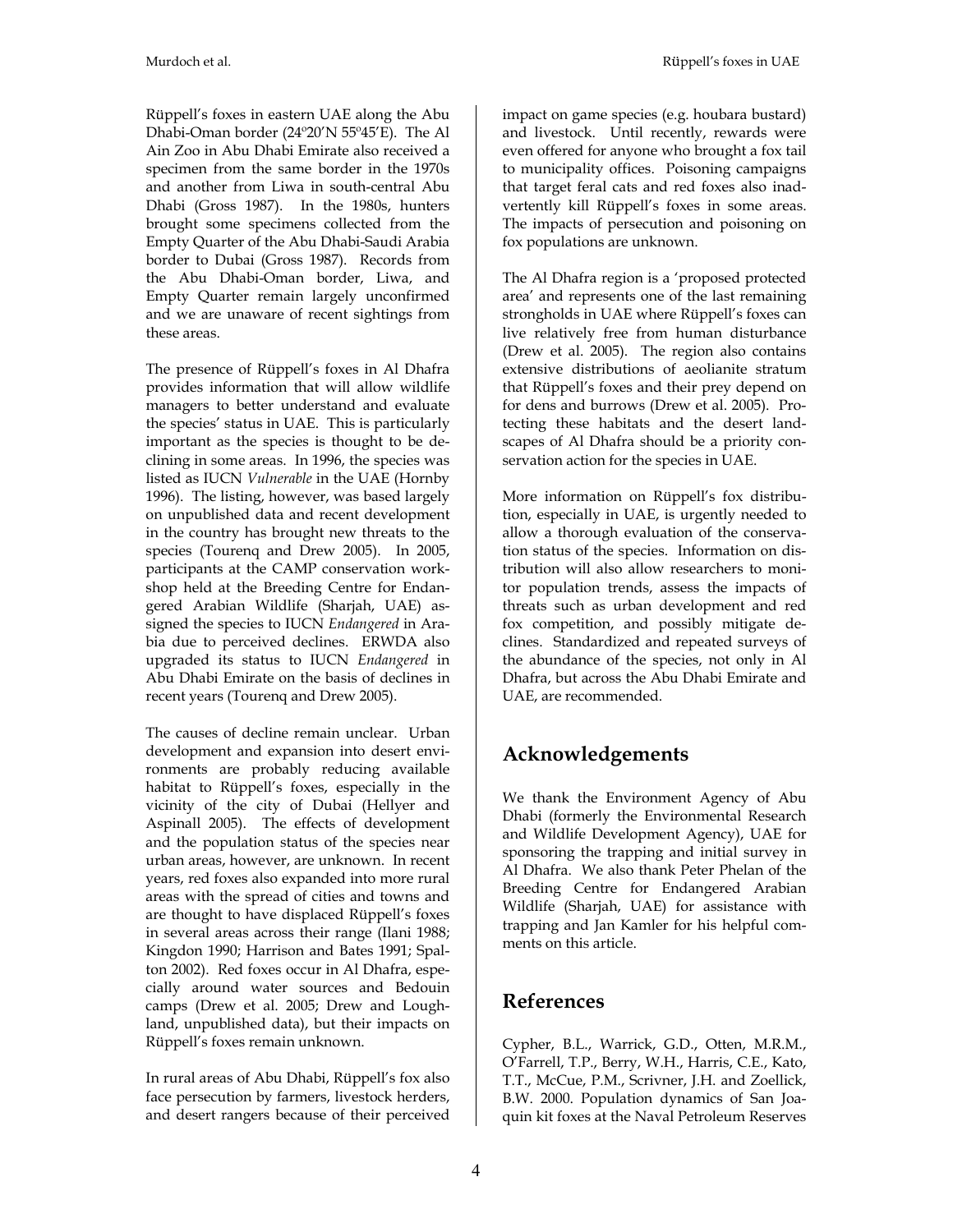in California. *Wildlife Monographs* 145:1-43.

Drew, C.R., Barcelo, I. and Tourenq, C. 2005. A report on the findings of an ecological and environmental survey of the south west Dhafra region. *Research report 03-31-0002/WSM/TP012, TERC Environmental Research and Wildlife Development Agency, Abu Dhabi, UAE*.

Gasperetti, J., Harrison, D.L. and Buttiker, W. 1995. The Carnivora of Arabia. *Fauna of Saudi Arabia* 7:397-411.

Gross, C. 1987. *Mammals Of The Southern Gulf.*  Motivate Publishing, Dubai, UAE.

Harrison, D.L. 1977. Scientific results of the Oman flora and fauna. *Journal of Oman Studies Special Reports:* 13-26.

Harrison, D.L. and Bates, P.J.J. 1991. *The Mammals Of Arabia. 2nd Edition.* Harrison Zoological Museum, Sevenoaks, UK.

Hellyer, P. and Aspinall, S. 2005. *Emirates: A Natural History.* Trident Press, Abu Dhabi, UAE.

Hornby, R. 1996. Red list of mammals for the United Arab Emirates. *Tribulus* 6:13-14.

Ilani, G. 1988. Red fox replacing sand fox. *Israel Land and Nature* 14:244.

IUCN. 2006. IUCN red list of threatened species. *http://www.iucnredlist.org.*

Jongbloed, M., Llewellyn-Smith, R. and Sawaf, M. 2001. *Wild About Mammals.* Arabian Leopard Trust, Sharjah, UAE.

Kingdon, J. 1990. *Arabian Mammals: A Natural History.* Academic Press, London, UK.

Lariviere, S. and Seddon, P.J. 2001. *Vulpes rueppelli. Mammalian Species* 678:1-5.

Lenain, D.M. 2000. Fox populations of a protected area in Saudi Arabia. *M.Phil. dissertation, University of Herefordshire, Hereford, UK.*

Lenain, D.M., Olfermann, E. and Warrington, S. 2004. Ecology, diet and behaviour of two fox species in a large, fenced protected area in central Saudi Arabia. *Journal of Arid Environments* 57:45-60.

Lindsay, I.M. and Macdonald, D.W. 1986. Behaviour and ecology of the Rüppell's fox, *Vulpes rueppelli*, in Oman. *Mammalia* 50:461- 474.

Nader, I.A. 1990. Checklist of the mammals of Arabia. *Fauna of Saudi Arabia* 11:329-355.

Olfermann, E.W. 1996. *Population ecology of the Rüppell's fox (Vulpes rueppelli, Shinz 1825) and the red fox (Vulpes vulpes, Linnaeus 1758) in a semi-desert environment of Saudi Arabia.* PhD. dissertation, University of Bielefeld, Germany.

Osborne, P.E. 1992a. Preliminary field survey of the houbara bustard in Abu Dhabi, United Arab Emirates (Phase 1). *Internal Research Report No. 4, National Avian Research Centre, Abu Dhabi, UAE.*

Osborne, P.E. 1992b. Preliminary field survey of the houbara bustard in Abu Dhabi, United Arab Emirates (Phase 2). *Internal Research Report No. 5, National Avian Research Centre, Abu Dhabi, UAE.*

Qumsiyeh, M.B., Amr, Z.S. and Shafei, D.M. 1993. Status and conservation of carnivores in Jordan. *Mammalia* 57:55-62.

Sillero-Zubiri, C., Hoffmann, M. and Macdonald, D.W. 2004. *Canids: Foxes, Wolves, Jackals and Dogs. Status Survey and Conservation Action Plan.* IUCN/SSC Canid Specialist Group, Gland, Switzerland.

Spalton, A. 2002. Canidae in the Sultanate of Oman. *Canid News* 5:1. http://www.canids.org/canidnews/5/canids \_in\_oman.pdf.

Tourenq, C. and Drew, C.R. 2005. The red list of terrestrial mammalian species of the Abu Dhabi Emirate. *Research report 03-31-0013-05, TERC Environmental Research and Wildlife Development Agency, Abu Dhabi, UAE.*